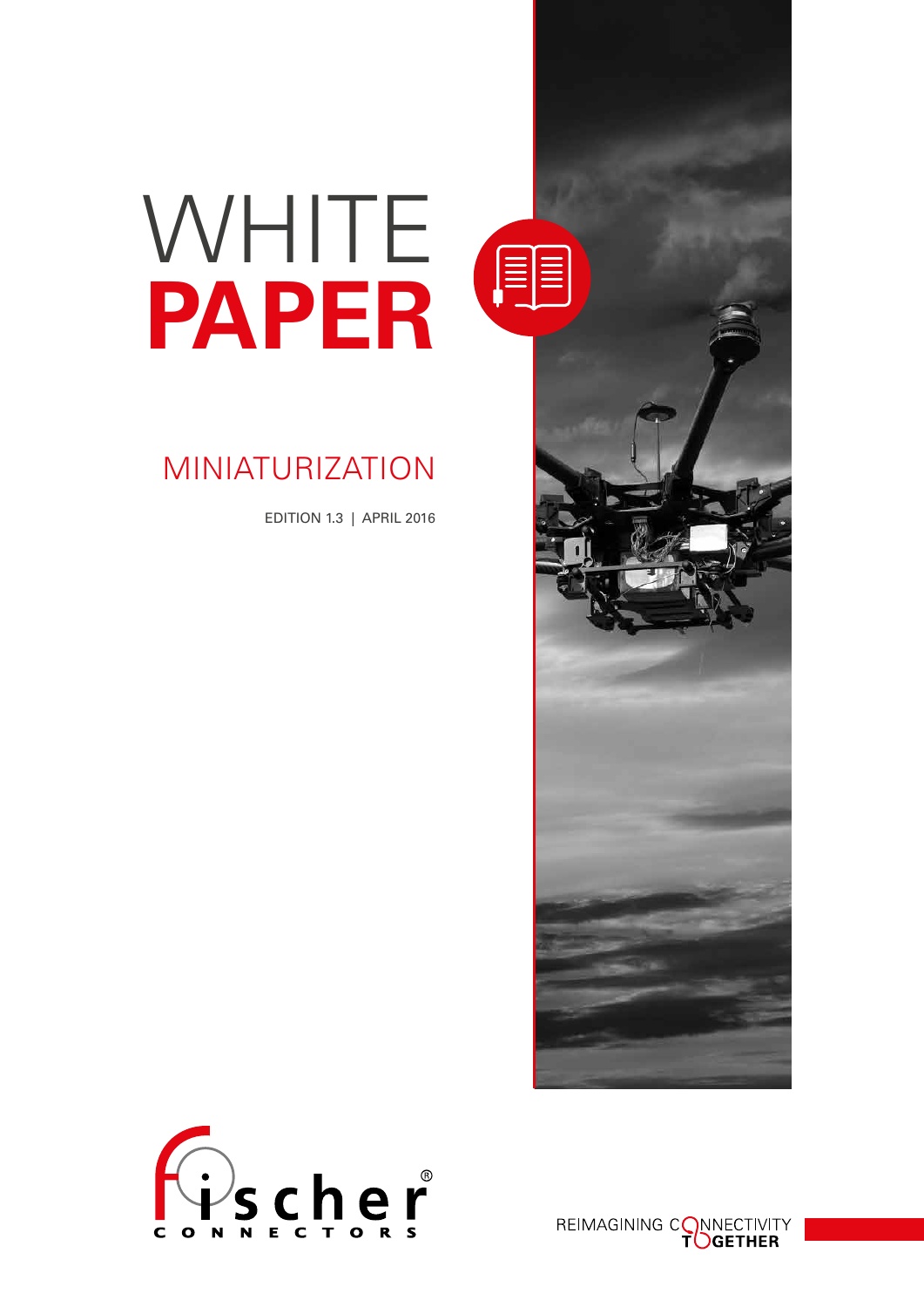

# MINIATURIZATION

# **DESIGN CONSIDERATIONS TO MEET THE URGENT DEMAND FOR MINIATURIZATION OF ELECTRONICS IN MILITARY APPLICATIONS**

Military organizations throughout the world are working hard to lighten the load that soldiers carry into battle, and are looking at connector and cabling solutions as one place to make improvements. Selecting the wrong connector can be life-threatening. In this paper, Fischer Connectors' Product Manager Wim Vanheertum takes a close look at the miniaturization of military connectors, and addresses issues of size, weight and functionality.



# WIM VANHEERTUM

Product Manager, Fischer Connectors

*Wim Vanheertum focuses on innovation and creating products that make a difference in the lives of users. He has been working closely with Fischer Connectors' customers to deliver new connector technology to the marketplace.*

# INDEX

| Introduction                                                                                                                                                                                                                   | 3 |
|--------------------------------------------------------------------------------------------------------------------------------------------------------------------------------------------------------------------------------|---|
|                                                                                                                                                                                                                                |   |
|                                                                                                                                                                                                                                |   |
|                                                                                                                                                                                                                                |   |
|                                                                                                                                                                                                                                | 5 |
|                                                                                                                                                                                                                                | 5 |
| Waterproof IP ratings encouragement of the contract of the contract of the contract of the contract of the contract of the contract of the contract of the contract of the contract of the contract of the contract of the con | 5 |
|                                                                                                                                                                                                                                | 5 |
| Fischer MiniMax™ Series for the military's ruggedized devices entitled accordination of the 6                                                                                                                                  |   |
|                                                                                                                                                                                                                                | 8 |
|                                                                                                                                                                                                                                |   |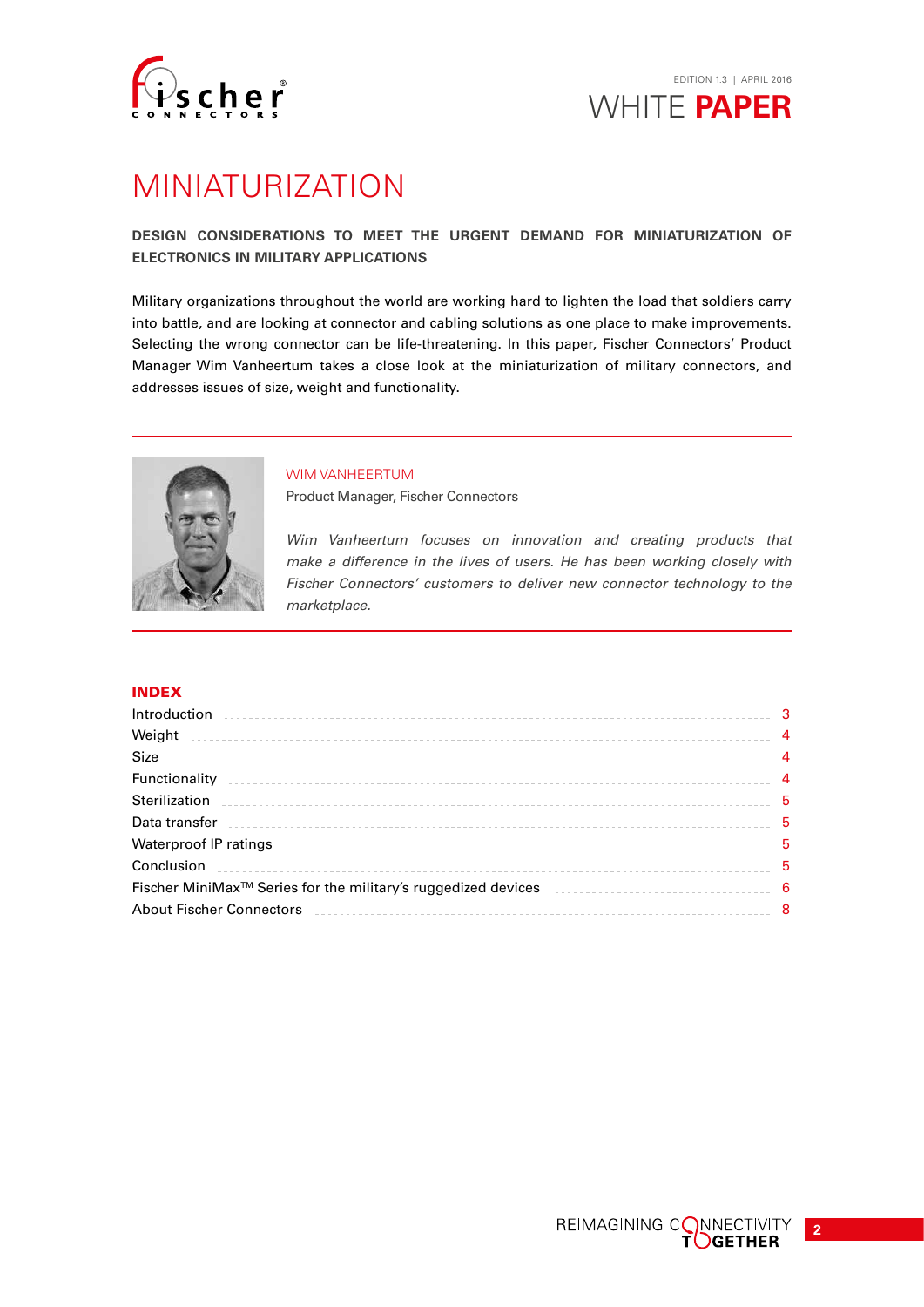

# INTRODUCTION

Military organizations worldwide have a great sense of urgency to modernize their operations. According to National Defense Magazine, there is an "innovation gap" that is putting the soldier of today in peril. For troops to have the best shot at surviving and winning wars, they must carry a collection of equipment that includes, among other things, communication devices, weapons, ammunition and batteries. The rugged environment in places like Afghanistan, where troops trek miles up into the thin air of the mountains, has made it more imperative that scientists in government and industry find ways to lighten loads that can reach 100 pounds. The added weight also reduces the amount of food, water and ammunition a soldier can carry. So every ounce of equipment carried must improve communications, agility and lethality for soldier survivability. And contractors must make sure the miniaturization happens now, not years down the road.

Many "Future Soldier" programs like the U.S. Department of Defense's Nett Warrior, India's F-Insas, Italy's Soldato Futuro, Poland's Uhlan 21, Finland's Finnish Warrior and Australia's Land 125 have been established to address these very issues. These military organizations pay attention to what they call SWAP – size, weight and power.

Weight is a particularly vital consideration for the dismounted soldier, who typically carries more than 80 lbs. The mandate put forth by military organizations is to reduce this weight by 25%. Given that each soldier wears a backpack, body armor, and carries weaponry and ammunition, finding that 20 pounds of overall weight reduction requires rethinking the design and packaging of many types of electronic and communication equipment. For instance, night vision, targeting systems, smart phones, GPS, tactical computers and communications equipment could be integrated into a very functional and reliable subsystem, requiring an array of cables, harnesses and connectors. All of this equipment is necessary, so manufacturers must work with component partners to find ways to lose small amounts of weight in each component so they can achieve this 20-pound weight loss.

The miniaturization of component electronics and connectivity plays a vital role in reaching this goal. Connectors play an important role. They have to be rugged enough to withstand dirt, grime and weather, but should be small, light, and easy to use in tense situations. Connections must be made in fractions of a second, and often they have to be made when wearing gloves, favoring push-pull connector designs that lock instantly rather than requiring twists. Communications devices must work 100% of the time, whether they are radios to talk with commanders or remote control devices for robots that peek around corners and report back electronically. Therefore, designers for military equipment should consider connectivity holistically with the design of their device. This can help them limit the number and size of connectors, and reduce cabling as well.

When searching for the perfect connector for a military application, several factors should be considered, including weight, size, functionality, data speed, sterilization and waterproof ratings.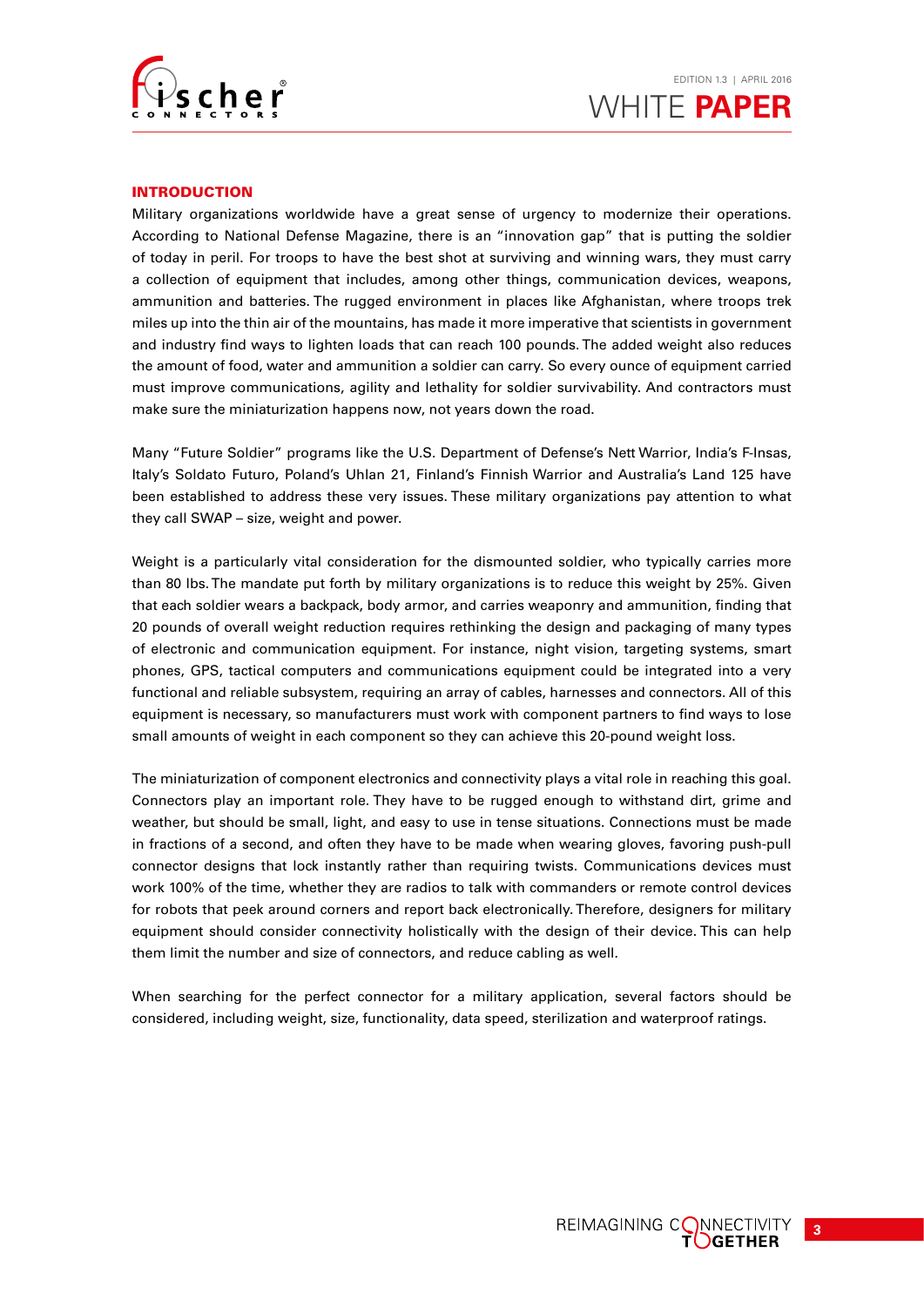

## WEIGHT

Maintaining a lightweight design is extremely important when dealing with portable units. Some connectors provide weight saving of up to 75%, compared to the standard core connectors. For instance, a rugged Fischer MiniMax™ Series connector without any cable assembly weighs only 14 grams, yet brings 20 signal and 4 power connections to the device.

#### SIZE

As part of efforts to reduce the weight each soldier must carry, militaries and their prime contractors are also striving to shrink the physical size of components as well. Highly functional connectors and cable assemblies can be reduced in size by 45% compared with the older connector solutions, and prevent interference between power and signal. The diameter of a Fischer MiniMax™ Series receptacle is 12 or 10 millimeters, which is significantly lower than any other connector with the same number of contacts. Smaller connectors that maintain functional standards allow designers to shrink the size of their boxes. Even millimeters make a difference to a soldier in the field.

Even so, engineers must be careful about reducing size. Going too small could lead to problems for soldier usability. Many commercially available connectors are too fragile for use by soldiers who are often in critical situations, and others are simply too small to be handled with gloves. The key to selecting the right sized connector may come down to looking closely at the density of the pins and the way the connector protects from interference in the smallest, lightest ways. This pin density allows the connector to be smaller, reducing both size and weight of the device and just as importantly – the cable solution required.

#### FUNCTIONALITY

Ruggedness is an extremely important factor in functionality. Connectors that are being used in extreme conditions should be able to withstand an onslaught of sand, water, chemicals and other exterior factors. They also need to withstand rough use over time. It is important that well-used connectors be able to withstand over 4 Nm of torque, and overmolded assemblies should withstand 40 kg of pull (break-away) force.

Increasing the density of pins is also important, as this allows a single miniature connector to do the job of two, three or more larger, less compact connectors. The ideal connector can have up to 24 pins and perform several functions – transmission of power, ethernet, HDMI, etc. – without interference. Manufacturers have recently made strides toward creating connectors with a large number of pins that function optimally without interference.

Connectors should be easy to mate or unmate even when using gloves and durable enough to be functional through a high number of mating cycles. This ensures that after a high number of mating cycles, the electronical performance is still the same. Anything less and a soldier risks finding a failure in their equipment, which could be a matter of life and death.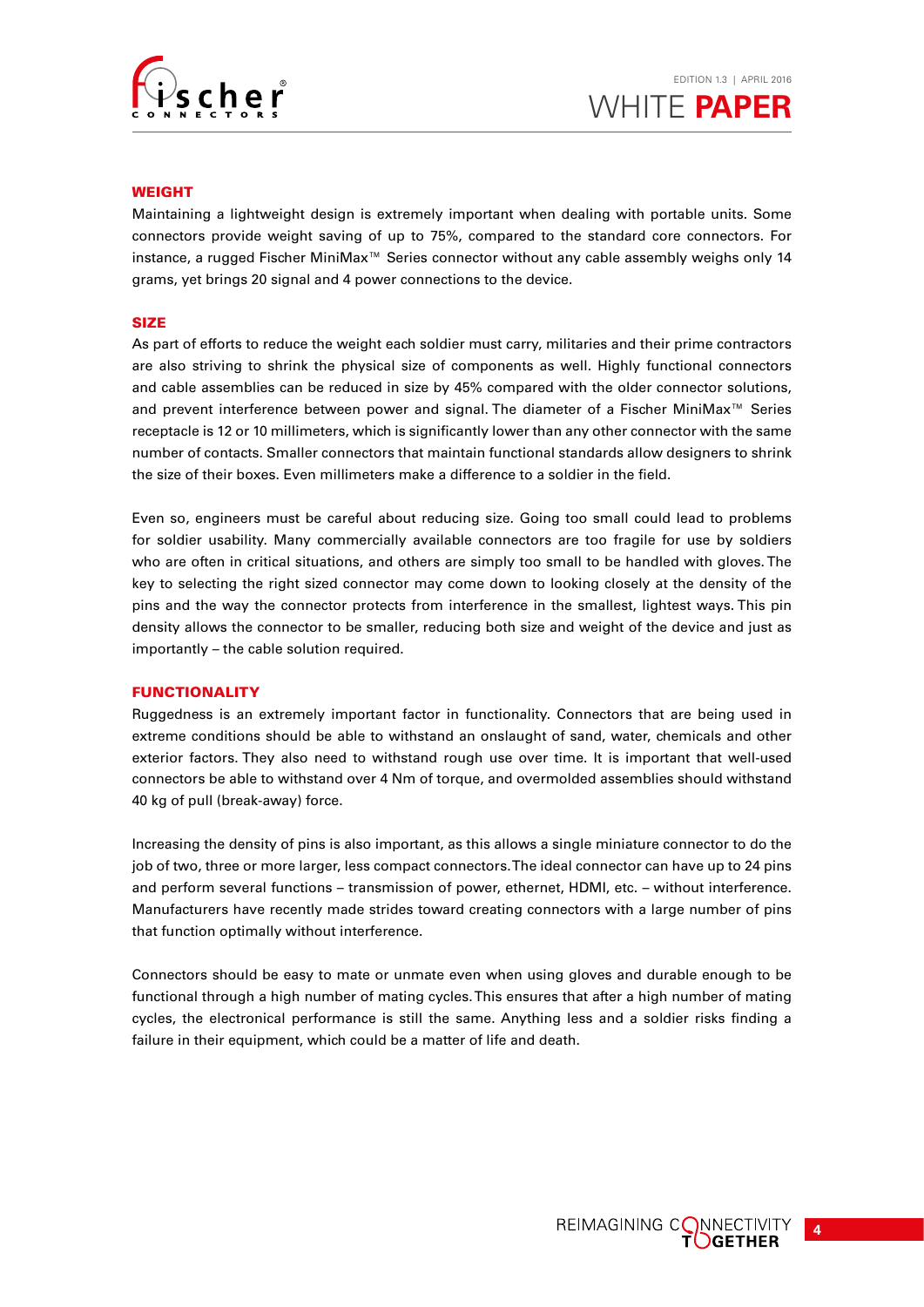

# DATA TRANSFER

With increasing demands for both power and secure data transfer, military considerations for miniaturization include the ability to move data quickly and without interference. Data transfer speed is impacted by the connector, the cable selected, and the assembly itself. It becomes more important than ever to give yourself enough time to test connector/cable combinations to ensure that you achieve the data speed you are looking for. As connectors get smaller, cable selection gets trickier due to size and assembly restrictions. Suppliers should be able provide evidence of achieving certain data speeds and supporting protocols such as USB, Ethernet or HDMI, and suggest appropriate cable designs, or provide fully assembled connector/cable solutions.

#### **STERILIZATION**

In the harsh, extreme battlefield environment, it is crucial that connectors be sealed, whether mated or unmated, in order to keep out sand, dirt, water and chemicals. Just as important is the ability to clean and often sterilize (ABC principle: Atomic, Bacterial, Chemical) these connectors without damaging them. All connectors can be sterilized, but not necessarily with sterilization methods. For example, some can be washed, some can be gamma-sterilized, and others can be placed in an autoclave. If you know that a connector needs sterilization, make sure you know the exact method of sterilization is acceptable for the miniature solution you select.

#### WATERPROOF IP RATINGS

Most connector manufacturers self-test their products. This means that while the rating "IP68," for example, might be placed on a connector, the test that the manufacturer used to obtain such a rating might be different than the test used by another manufacturer. Such tests include immersing the connector in different levels of water for different amounts of time. When researching connectors, it is important to question the testing methods, as one brand's "IP68" rating may have been obtained differently than another brand's.

Military connectors should also be IP68 rated both mated and unmated, reducing the need for protective caps. An IP68 rating for an unmated connector is a distinct advantage to the soldier.

#### **CONCLUSION**

Today's militaries continue to invest in the latest technologies, and are turning to prime contractors and off-the-shelf suppliers to bring that technology to them. The companies which bring smaller, lighter equipment to the table will be given additional opportunities to prove their devices will work in the battlefield. Paying attention to the connection solution and the latest trends in rugged connector miniaturization will help companies meet military demands and make it into the field.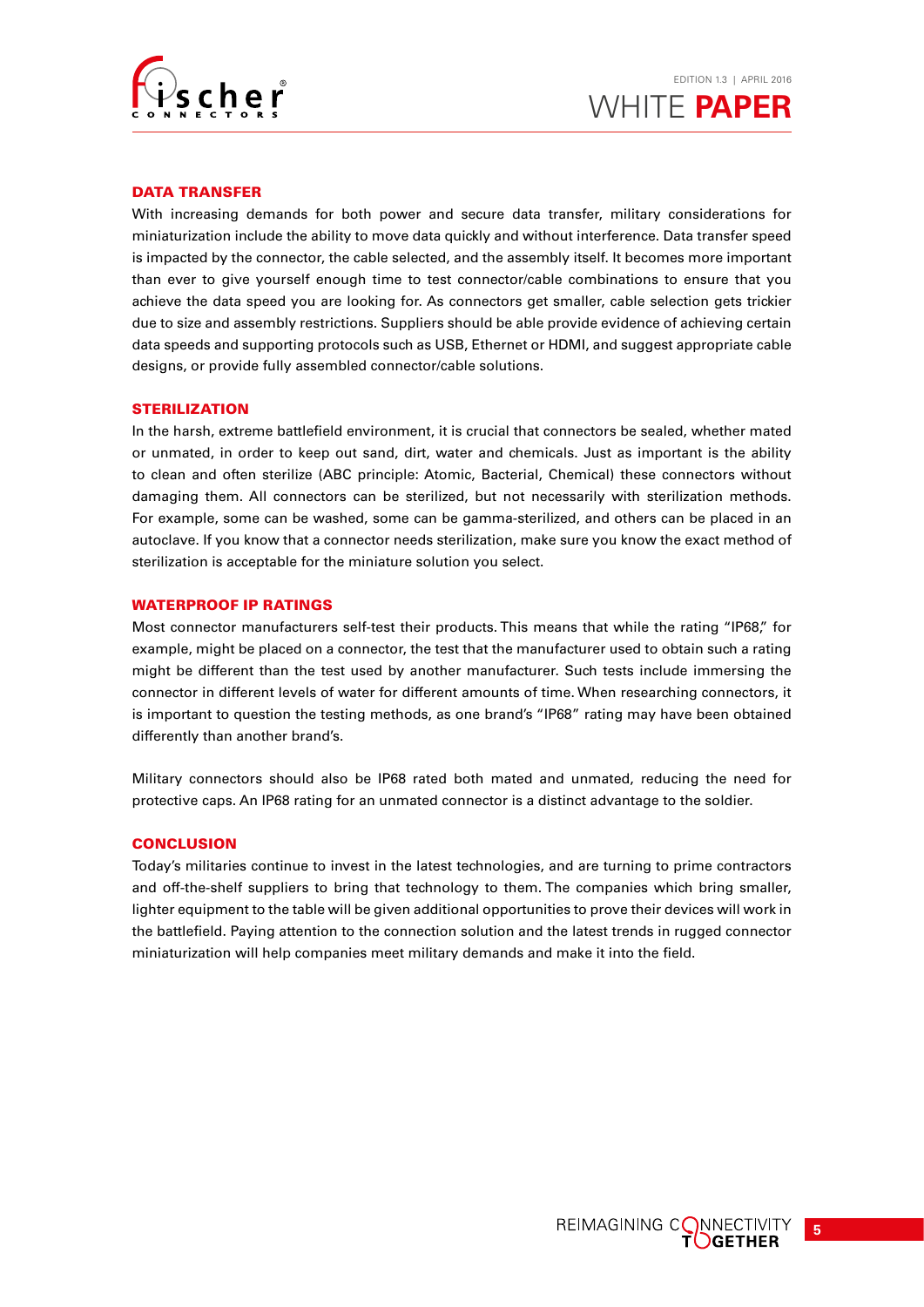

# FISCHER MINIMAX™ SERIES FOR THE MILITARY'S RUGGEDIZED DEVICES

Fischer Connectors has created the Fischer MiniMax™ Series to keep up with contemporary military standards. MiniMax increases the performance of ruggedized devices, handling more mixed signal and power connections, while saving space, weight and costs. MiniMax is designed for handheld or body worn applications. With 20 signal pins and 4 power pins, MiniMax gives you three times more contacts and is three times more compact.

As a complete interconnect solution, MiniMax saves you time and money by including pre-cabled plugs and PCB receptacles, overmolding and protection caps.



HIGH DENSITY - SIGNAL & POWER - MINIATURIZATION

#### **How MiniMax works for the military**

The Fischer MiniMax™Series is the only rugged connector of its size that brings up to 20 signal and 4 power connections to your device. Made with communications, robotics, and military equipment in mind, MiniMax is designed for 5,000 mating cycles, and is easy to handle even with gloves. For the contractors building military devices and equipment, it means less weight, smaller size and building for today's military needs.



**6**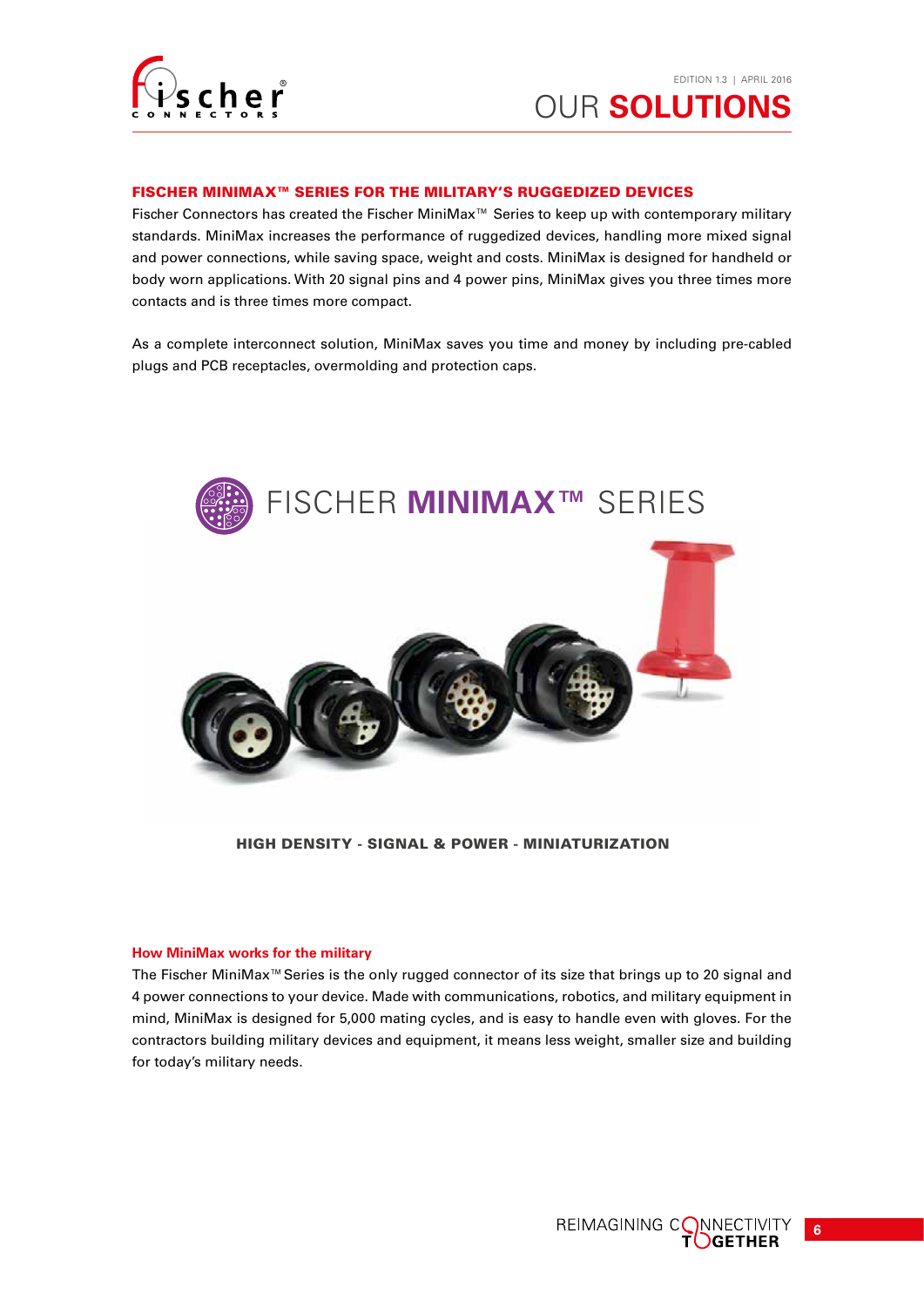

## **Money**

Save money by using connectors that pack more functionality into smaller devices. MiniMax provides a cost-effective solution, containing more signal power in a smaller connector, decreasing the number needed.

# **Size**

By miniaturizing the connector, Fischer Connectors has designed a product that takes up 45% less space, compared to the Fischer Core Series SS/DBPLU, and prevents interference.

# **Weight**

Save more than 75% in weight, compared to the Fischer Core Series SS/DBPLU, and improve portability of your devices.

Reliable connections: MiniMax underwent a series of stringent tests, such as extreme temperature analysis, to produce a fully rugged product. MiniMax can be submerged to high depths without experiencing disruption in operation, and is resistant to salt-water spray corrosion for 1,000 hours. This is due to the quality seal design, which provides protection to the connector whether mated or unmated. MiniMax's mechanical and visual coding improve end-user safety. Reliable for use in the toughest environments and most demanding applications, MiniMax can withstand more than 4Nm of torque, 10 kg of pull force and 5,000 mating cycles.

Expertise in sealing performance: MiniMax is perfectly adapted for underwater applications. Connectors are waterproof to 2 meters and safe for 24-hour submersion. Sealing is reliable even when unmated and even in case of accidental disconnection.

#### **Complete solution**

Receptacle with solder or PCB termination means fast and easy connector integration. Plugs can also come pre-cabled with straight or right-angle ergonomic overmolding gives you a durable and reliable solution, and sealing caps protect your connectors in the field. Measuring the width of a push pin, Fischer Connectors' miniaturized connector is available in a choice of three latching systems, pushpull, quick-release and screw lock, and comes in two sizes (06 and 08) with contact configurations ranging from 4 to 24. MiniMax's ergonomic design and compactness make these connectors easy to handle, even with gloves.



**7**